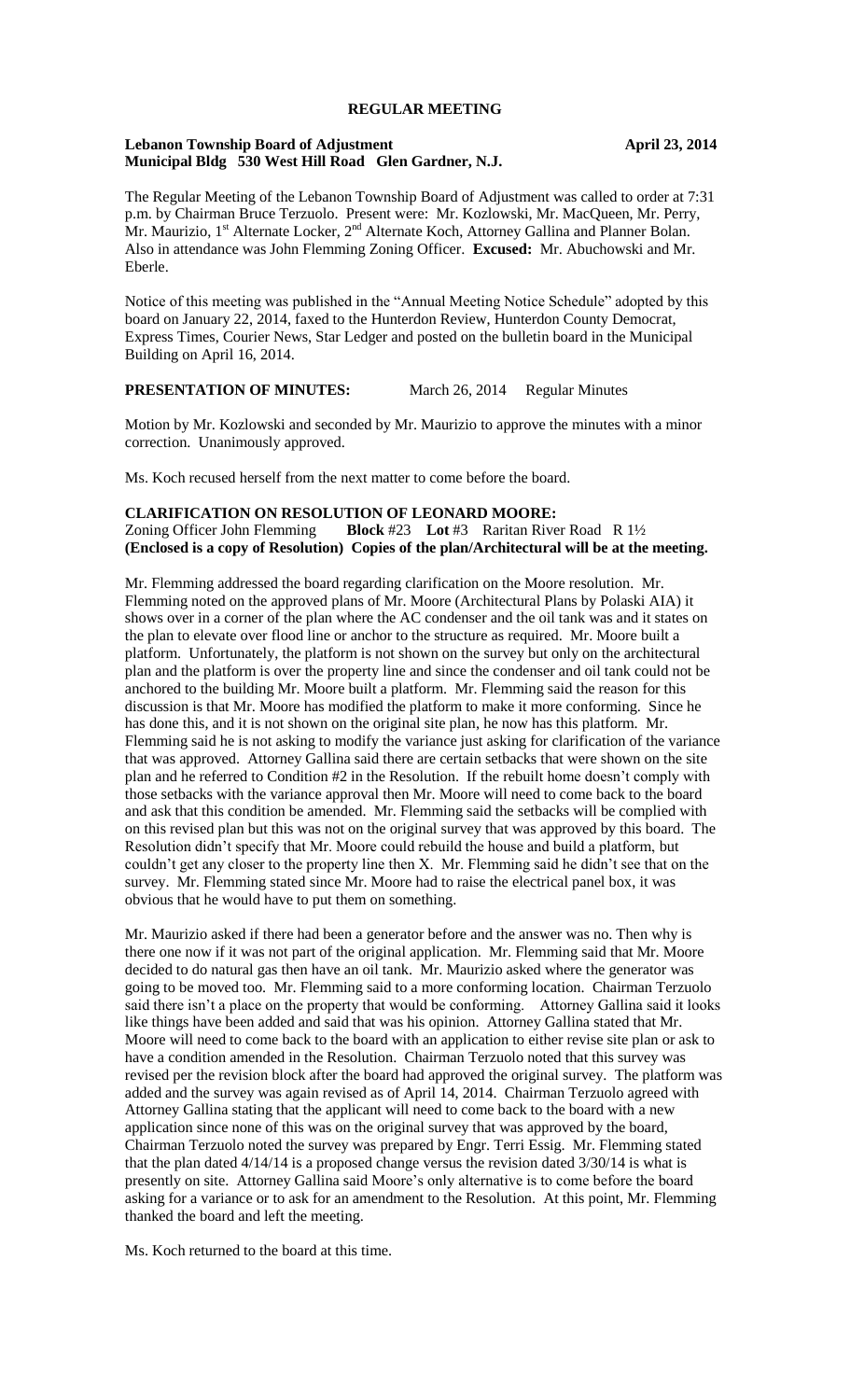## **Lebanon Township Board of Adjustment April 23, 2014 Page 2**

## **ITEMS FOR DISCUSSION:**

## **a. 2013 Annual Report – Planner Bolan**

**b. 2013 List of Approved/Denied Applications**

Planner Bolan handed out his report to the board. Ms. Glashoff informed Planner Bolan that the board has a copy of the approved/denied applications for 2013. Planner Bolan said there is a portion of the MHUL that states annually the Board of Adjustment must prepare a report that is adopted by Resolution and submitted to the Planning Board and Township Committee. Planner Bolan reviewed for the board the report. Planner Bolan stated in 2013 the Board held 10 meetings and acted on 9 applications with 1 additional application being withdrawn. Five applications for bulk variances, four approved and one variance application was withdrawn by the applicant. No use variance applications were filed for 2013. There were three applications for Extension of Time and one application to Toll the Time Period to satisfy conditions were approved. There was one application for an appeal from a decision of the Zoning Officer which was approved. There were four variance applications that were also approved.

#### The board discussion the following items:

- **a. Private Roads**. The board recommended that a subcommittee consisting of Township Committee Members, Planning Board, Zoning Board, Fire Official and possibly other Township agencies are formed in order to thoroughly review the issues surrounding private roads.
- **b. Use Variances.** The board routinely imposes conditions of approval when granting variances for development. In granting use variances, the conditions of approval often respond to the MLUL requirement that applicants prove that the negative criteria are satisfied. The negative criteria state that no variance can be granted unless the variance can be granted without substantial detriment to the public good and will not impair the intent and purpose of the zone plan and zoning ordinances. The board relies on the enforcement of certain conditions as an important part of granting variance relief from the ordinance. The board recommends diligent enforcement of these conditions by the Zoning Officer and code enforcement department. In conclusion, the board further recommends that the Township develop a better system for the sharing of information and the tracking of application approvals.
- **c. Accessory Apartments.** Planner Bolan said we have always had language in the accessory apartment ordinance that said an accessory apartment could be in a structure that existed before July 1, 1987. Planner Bolan said he believed the date was put in the ordinance last year. This recommendation has been implemented.
- **d. Definition of "Animal Farm".** This includes "indigenous and/or exotic animals". The way the ordinance is written has caused some difficulty for the Zoning Officer. The board had recommended that the word "indigenous" be deleted from the definition to alleviate the difficulty. Animal farms have to be at least 7 acres. Because of the definition of indigenous and/or, this has been brought up regarding horses on small lots. This doesn't apply to the most recent. The Planning Board had discussed this recommendation last year and noted that there are properties (game farms included) that might be made nonconforming if this definition is changed.

Planner Bolan said this covers everything unless the board has something else to add. Chairman Terzuolo referred to accessory apartments and asked if it could be tightened up. Chairman Terzuolo referred to acreage and age. Planner Bolan said the one thing that has always come up is when is an apartment an apartment. Mr. Maurizio said isn't a kitchen the main criteria. Ms. Koch said that it was a big problem in Bernardsville because of the big estates. She explained to the board what had transpired. Ms. Koch referred to the discussion on animals and asked if you could include non-domesticated animals. Ms. Koch noted rescue places with raccoons and deer are considered indigenous and are non-domesticated. Ms. Koch stated that horses are domesticated animals. At the conclusion of the discussion, Chairman Terzuolo brought up the subject of how many feet off the property line for housing livestock, when it is a farm you have to be 100' off the property line. Chairman Terzuolo brought up the application that had been before the board many years ago, when the applicant wanted to build a barn for horses and he only had 204' in width and the building had to be 100' off the property lines which only gave him a 4' wide building 1000' long which was good if you were raising snakes. The board discussed this issue at length. At the conclusion of the board's discussion, motion by Mr. MacQueen and seconded by Mr. Locker to approve the Annual Report and send it on to the Planning Board and Township Committee. Unanimously approved.